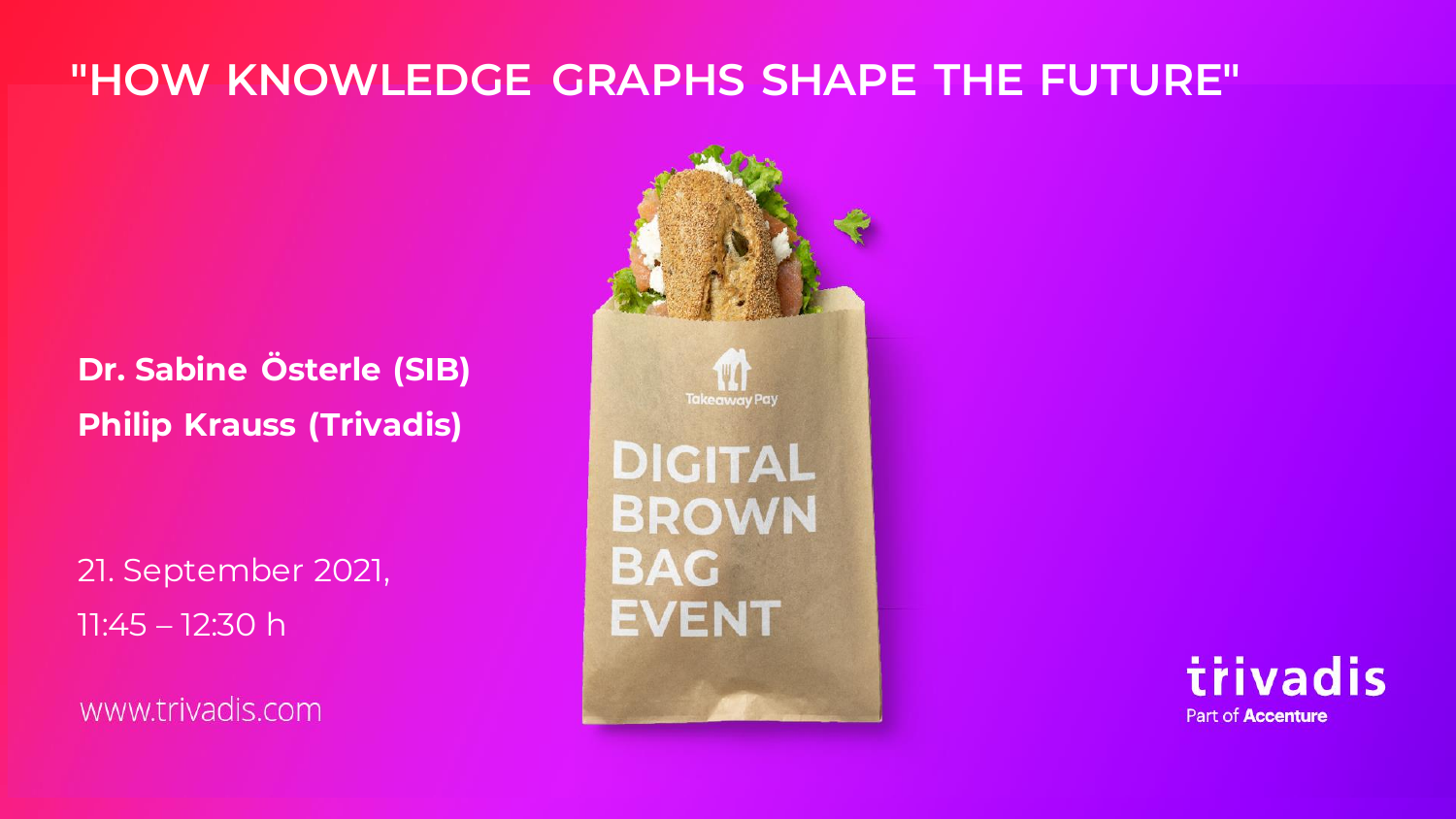

Our digital brown bag event format will be recorded. No names or other data of participants will be used.

The recording - as well as all documents from the session - will be made available to all participants afterwards.

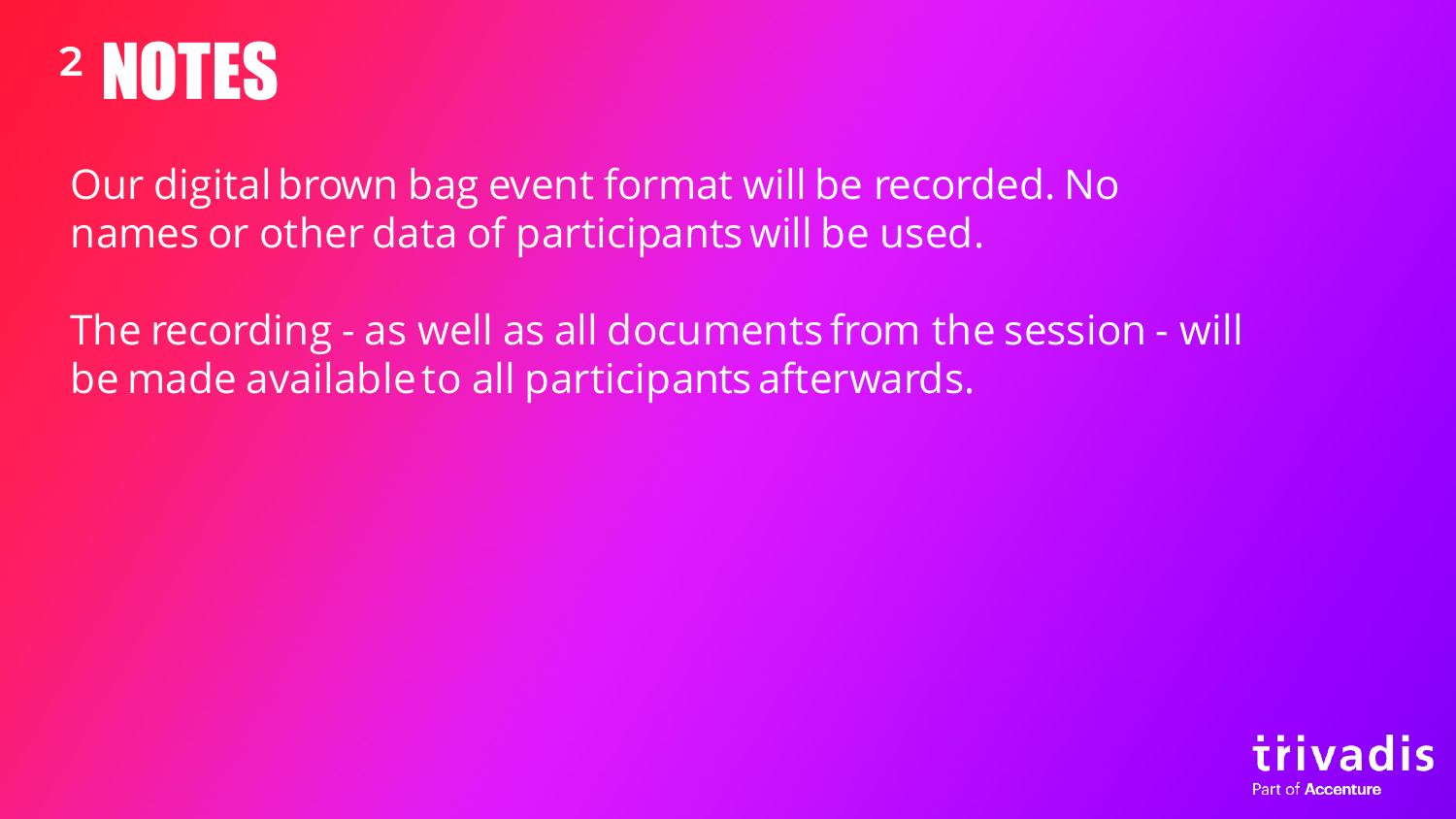# **HALLO, GRÜEZI, HI!**



# **SABINE ÖSTERLE**



- since 01/2018 @SIB
- Dr. sc. ETH in Synthetic Biology
- **Research management and data** interoperability



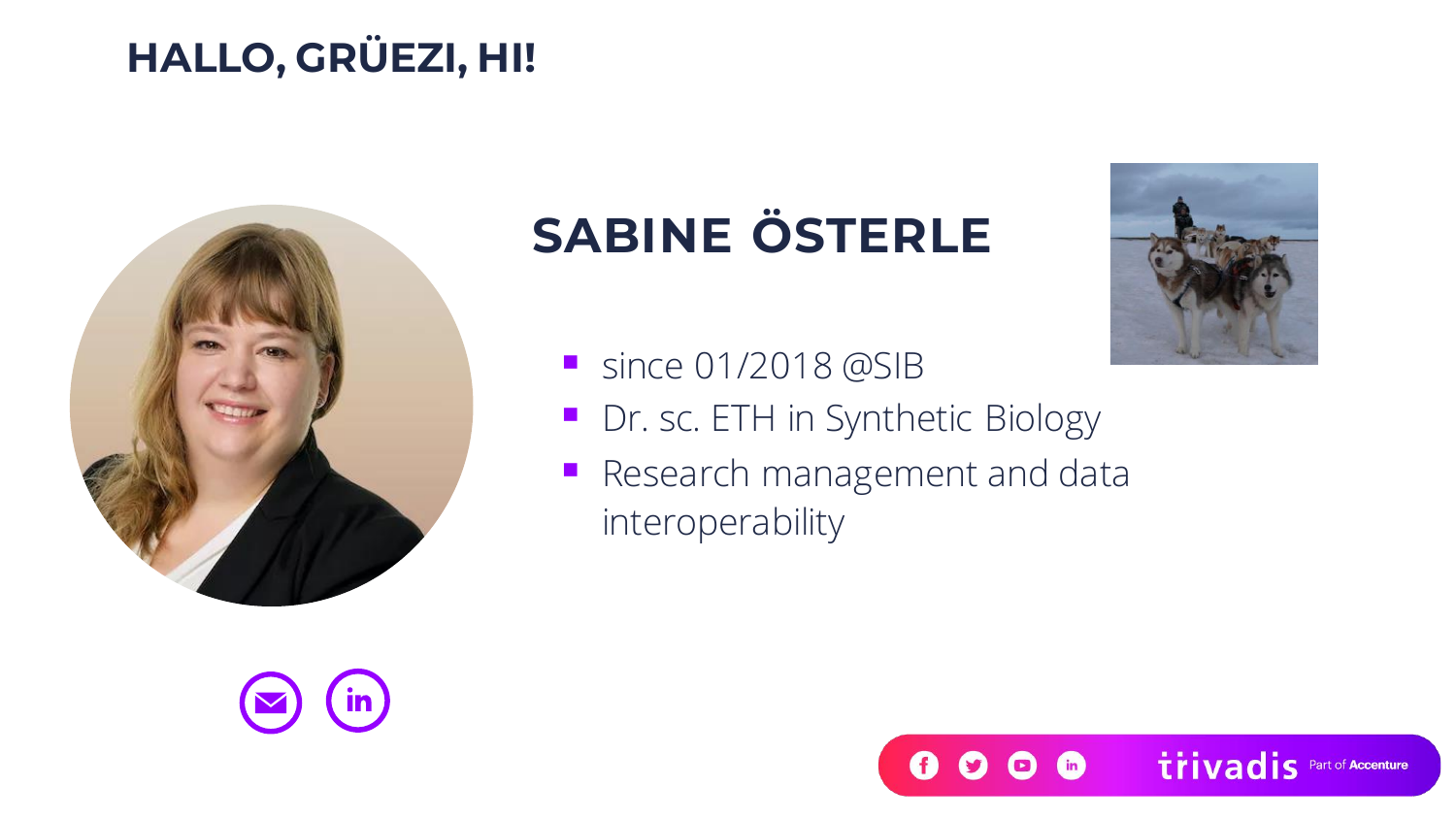# **HALLO, GRÜEZI, HI!**



 $\bigodot$   $\bigodot$   $\bigodot$   $\bigodot$ 

# **PHILIP KRAUSS**

- since 01/2019 @Trivadis
- MSc Computer Science
- **E** Semantic Web & Big Data



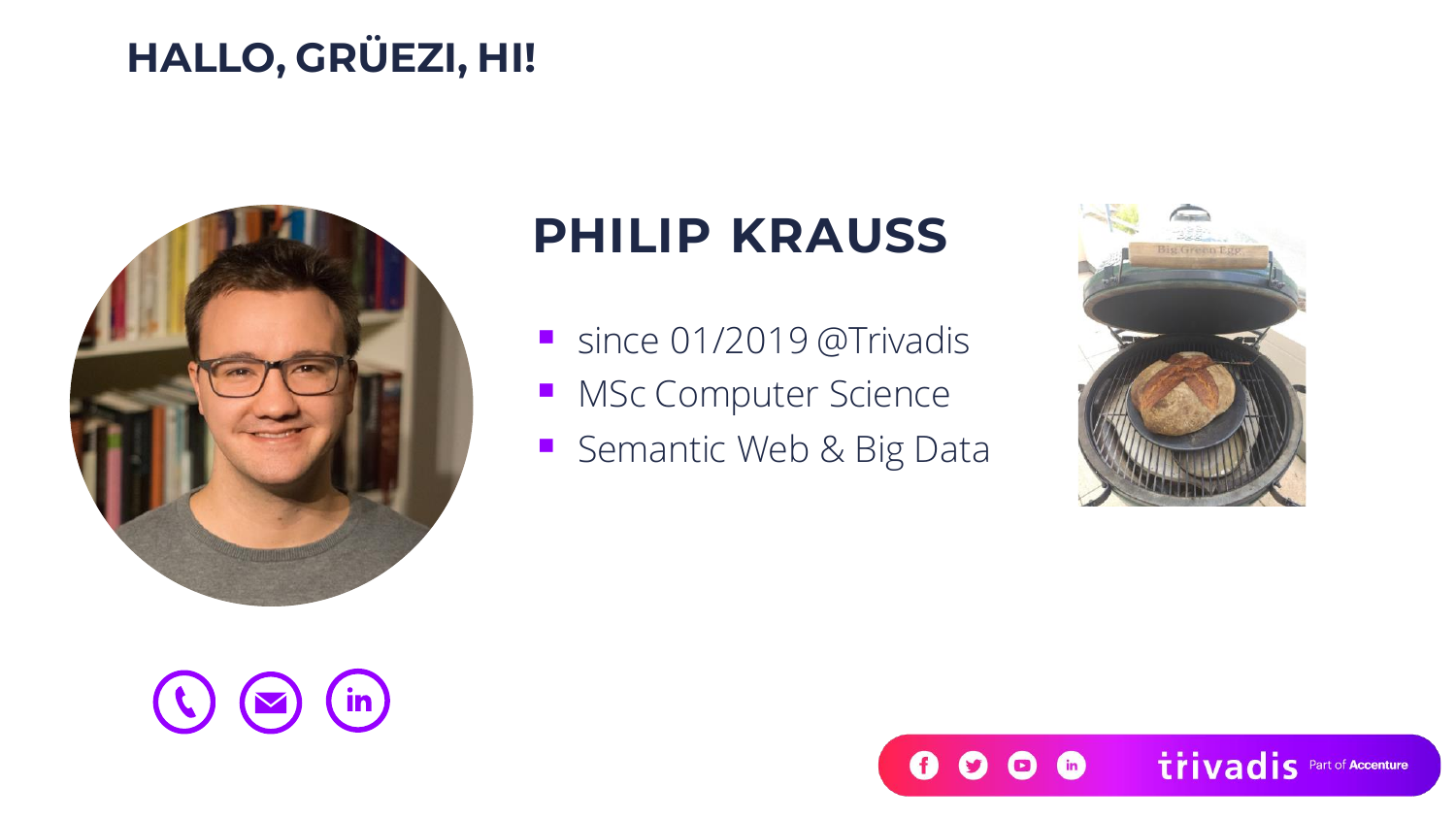### **KNOWLEDGE GRAPH : THE BASICS 5**



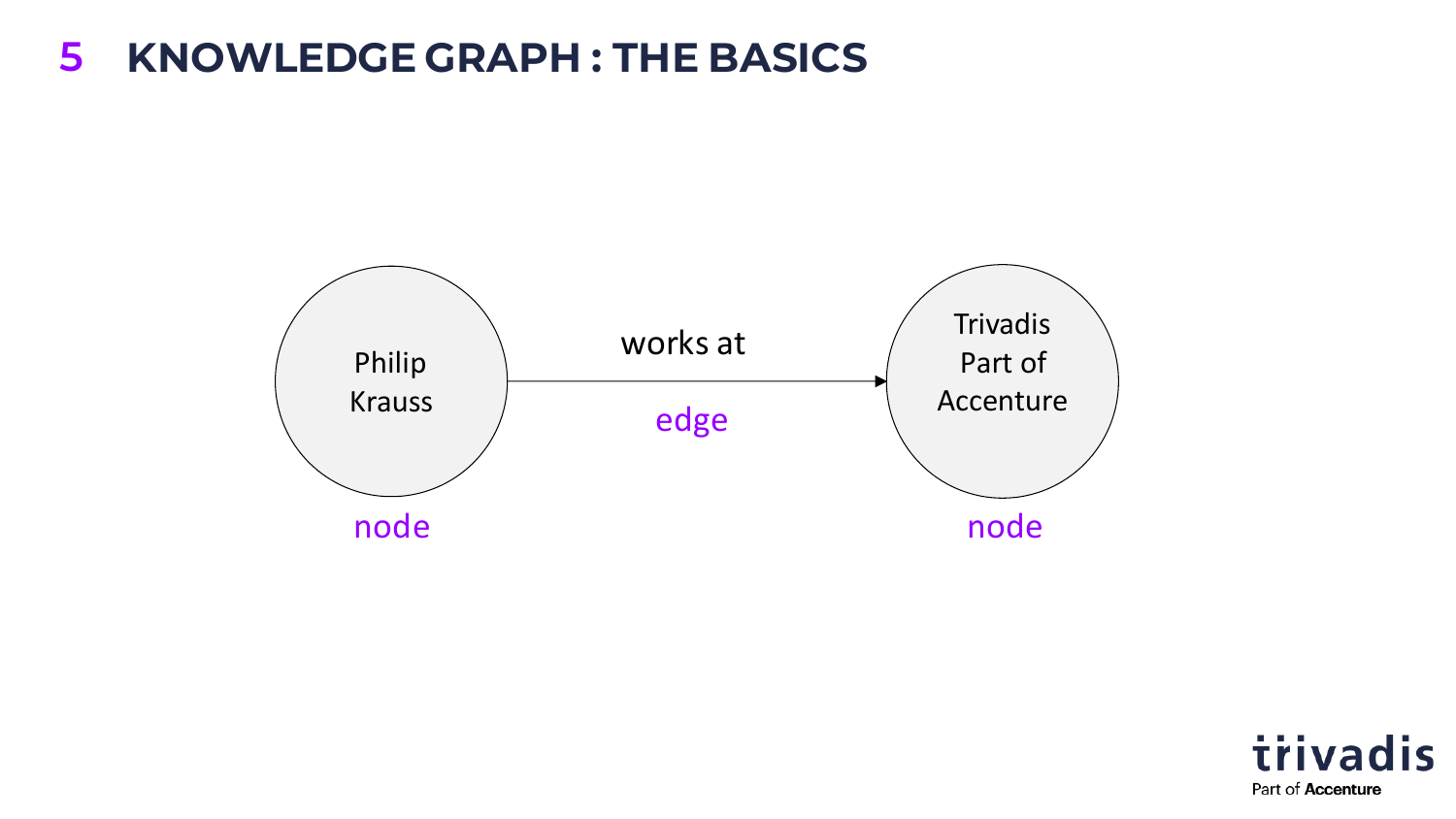## **6 KNOWLEDGE GRAPHS APPLICATIONS**



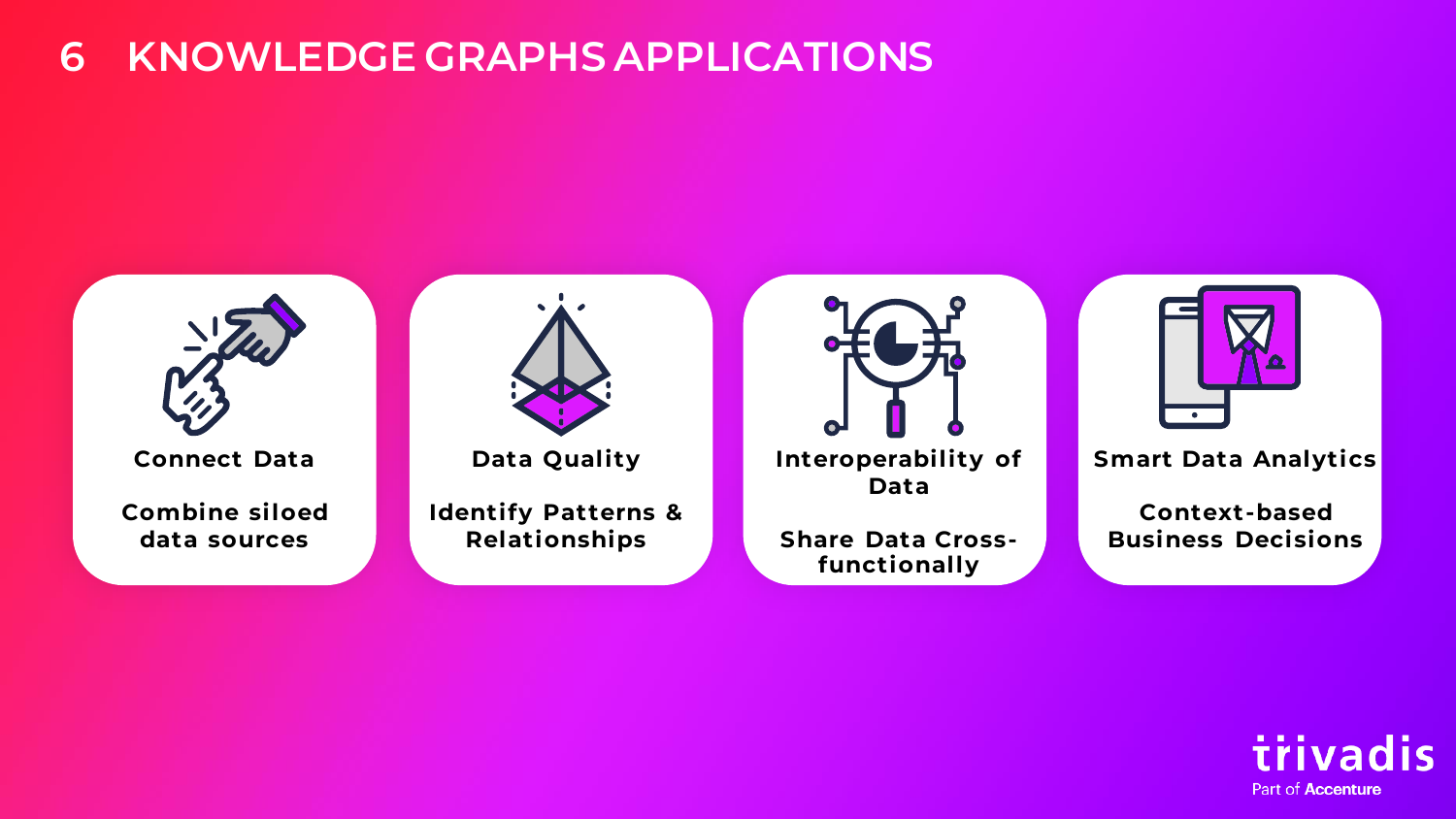#### **KNOWLEDGE GRAPHS EXAMPLE 7**



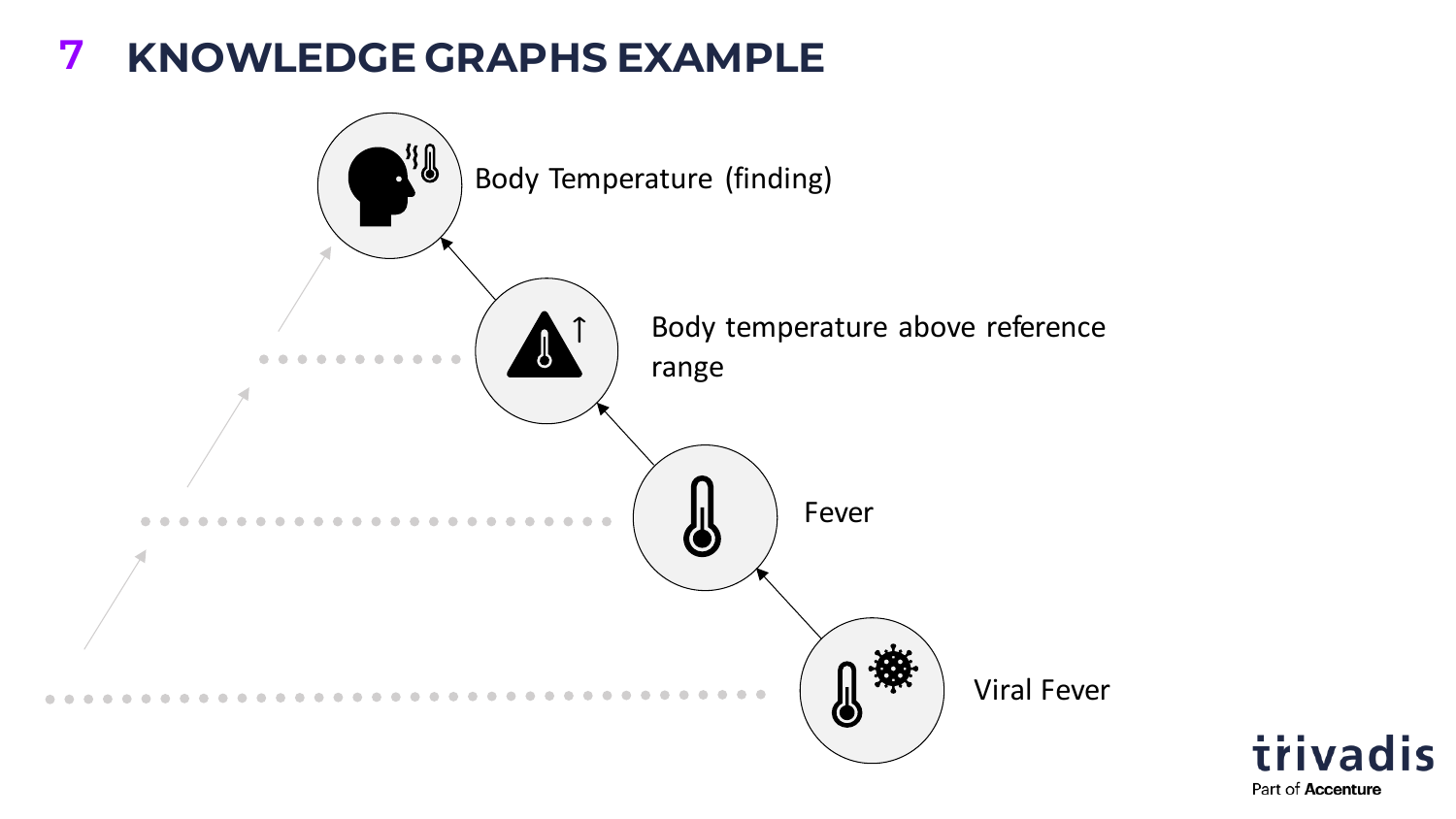# **Poll**

# **Does your data strategy include knowledge graphs?**

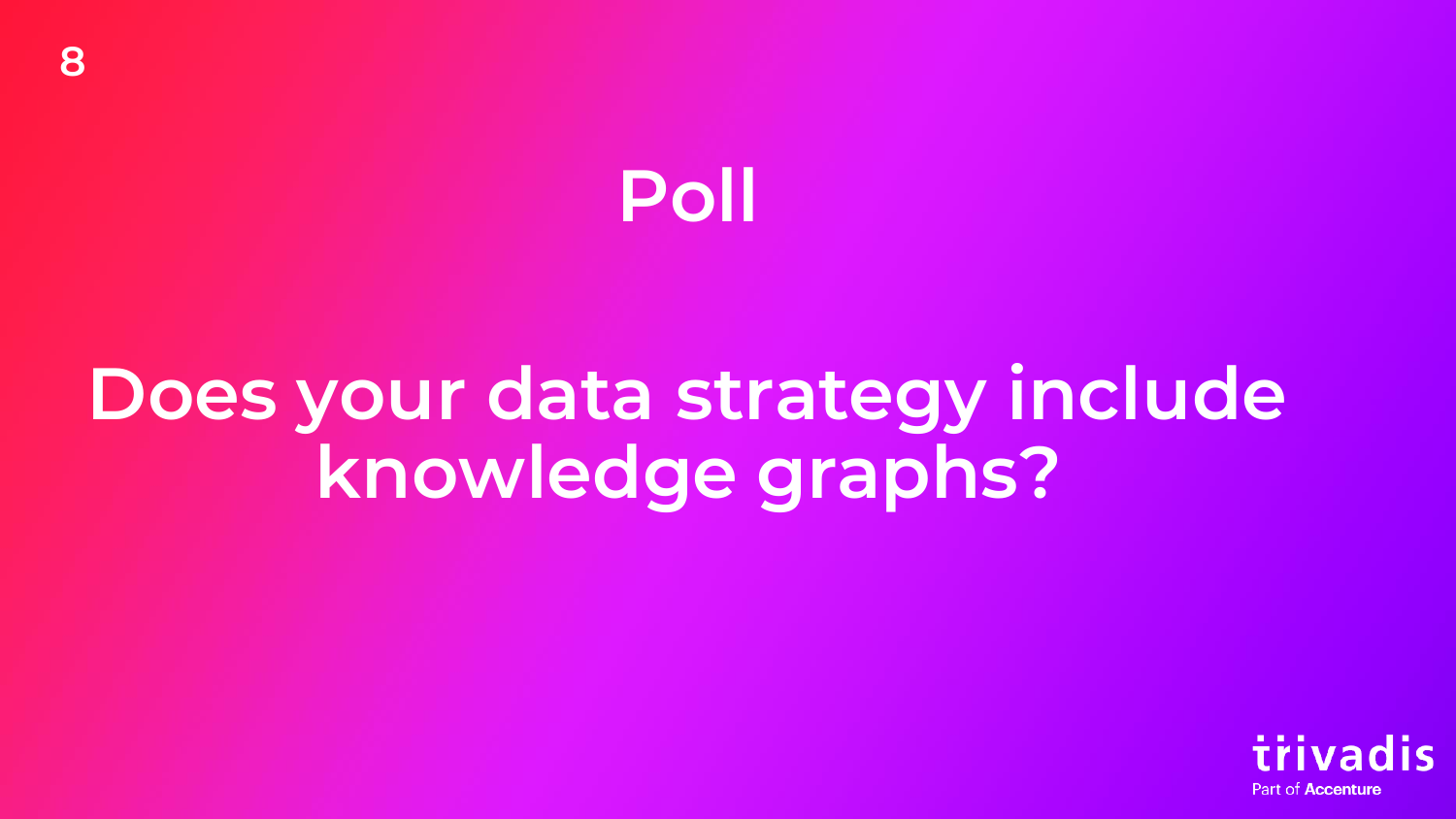# **9 POLL 1 - RESULTS**

# Does your data strategy include knowledge graphs?

Poll Results (single answer required):

| Yes     | 22% |
|---------|-----|
| No      | 47% |
| planned | 14% |
| partly  | 17% |

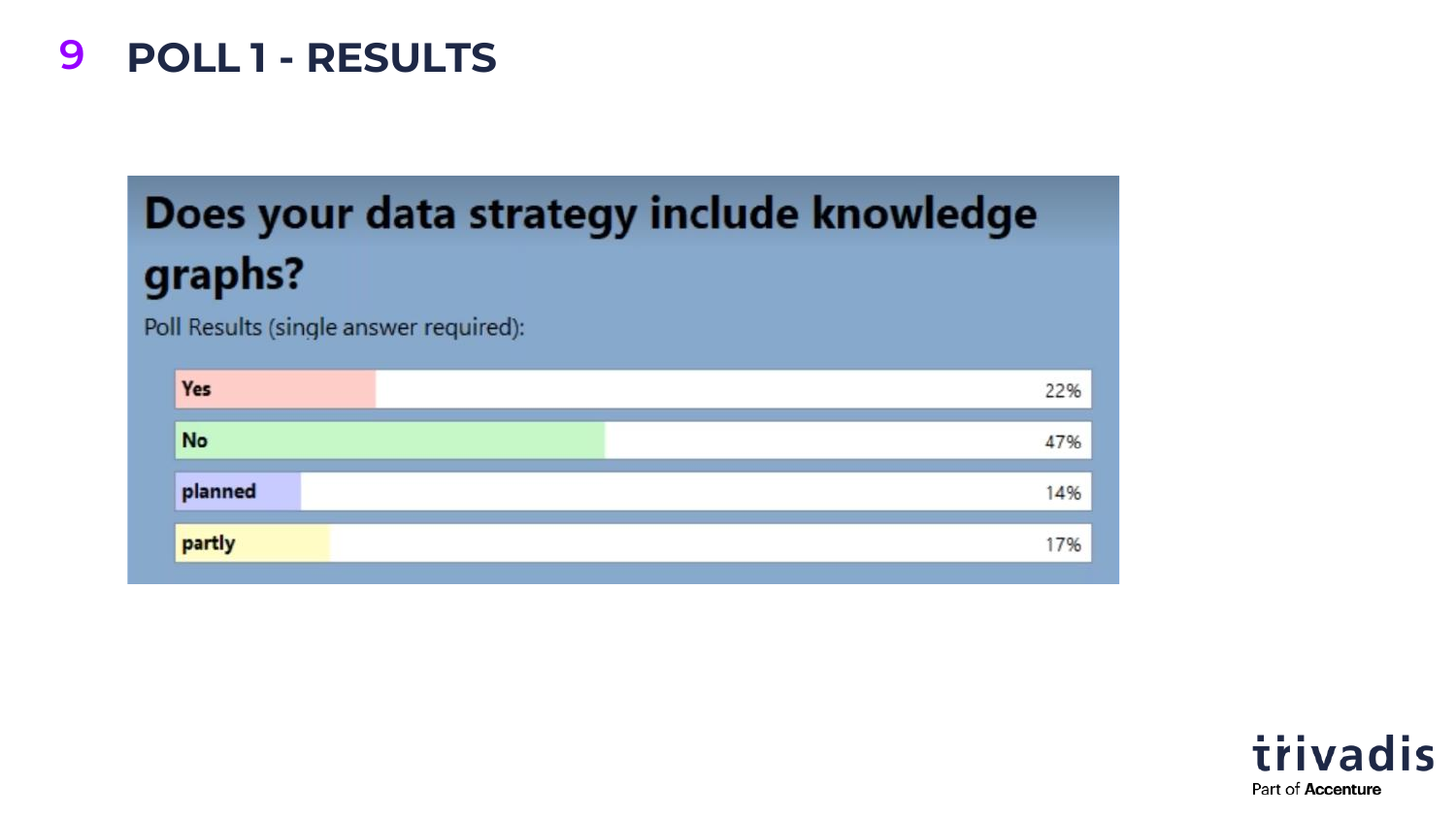## **SWISS PERSONALIZED HEALTH NETWORK 10(SPHN)**



- Government funded national initiative to establish a national data infrastructure network for research with health-related data
- Getting data out of silos
- A decentralized approach: SPHN does not build a central data lake.
- Reaching interoperability of data across systems, across projects, over time, internationally aligned

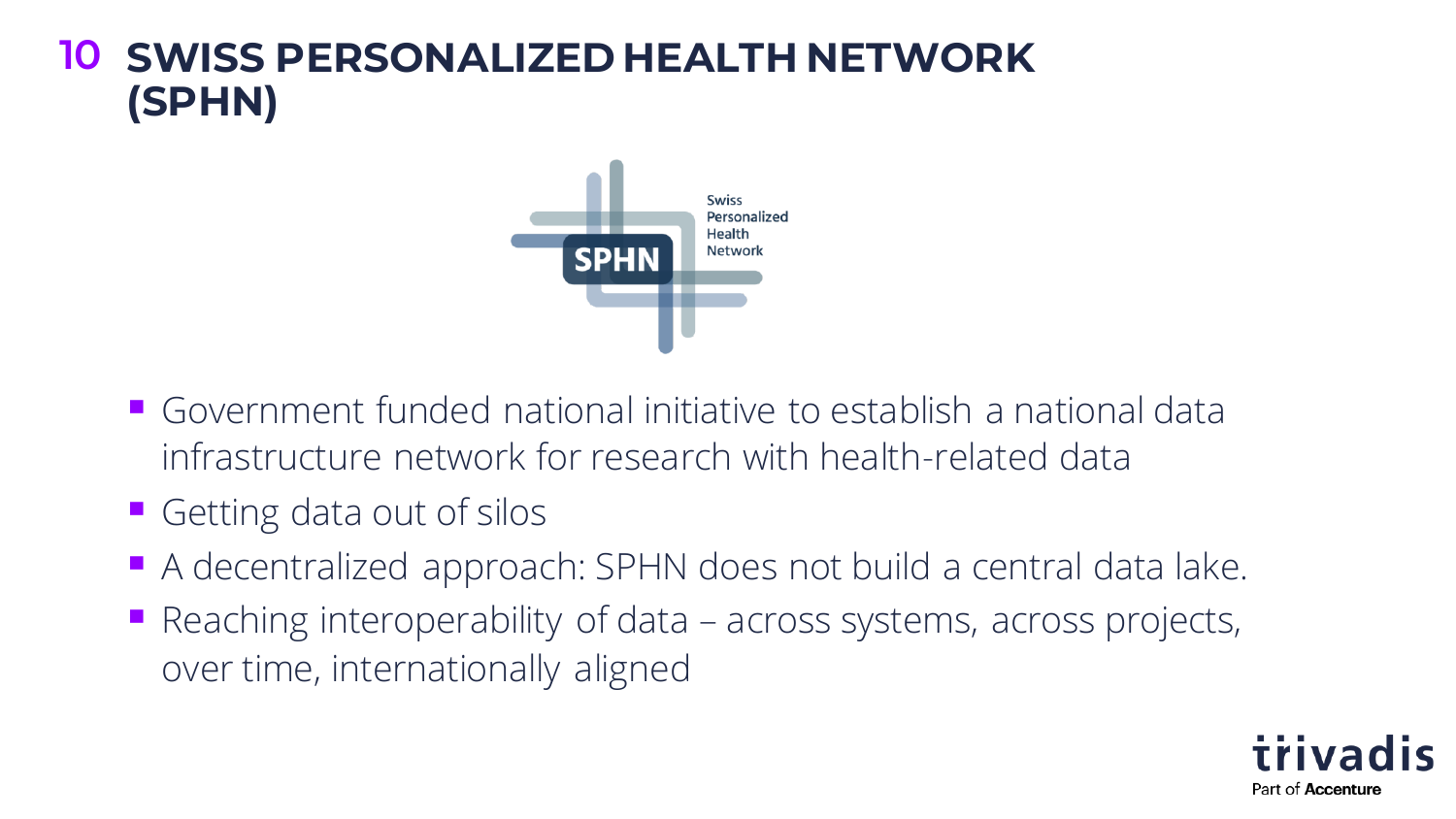#### **HEALTH RELATED DATA IS DIVERSE 11**

#### **Data types**

- Hospital clinical data
- Molecular or \*omics data
- Clinical research data
- Wearables and apps
- $\bullet$  ……

Findability **• Italian Accessability** Interoperability Reusability

#### **Data origin**

- Clinical routine
- Clinical trails
- Research
- Billing
- …

#### **Different languages**

- English
- German
- French
- 

#### **Data standards**

*Example diagnosis*

- ICD-10 (billing)
- SNOMED CT (general)
- NANDA (nursing)
- ICD-O (oncology)
- Orpha (rare diseases)
- ...

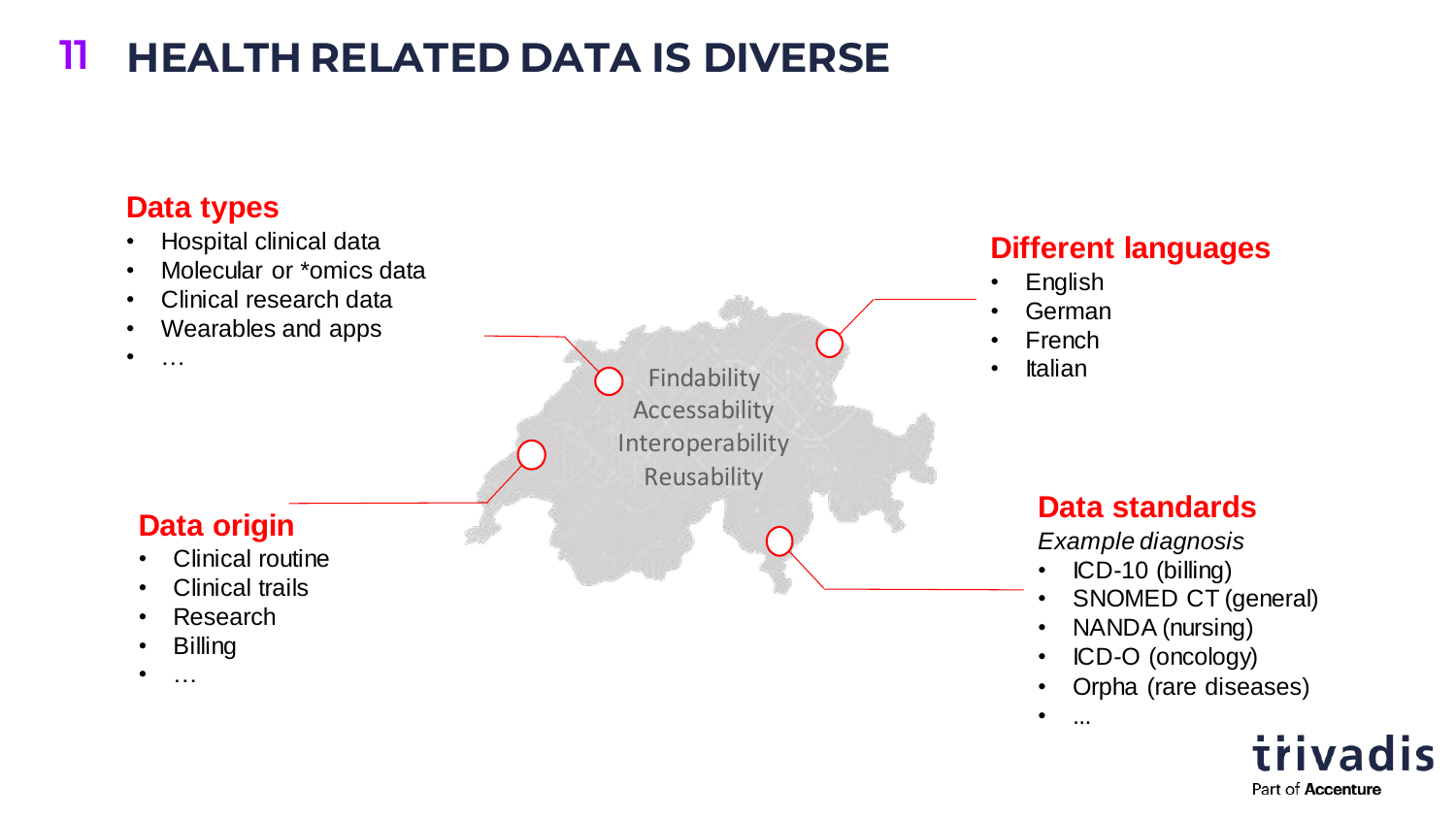## **HEALTH RELATED DATA IS DIVERSE 12**

Does the patient have fever? Yes

COVID patients have fever

Fieber

Pyrexia

Fièvre

Body temperature: 39°C

Aseptic fever

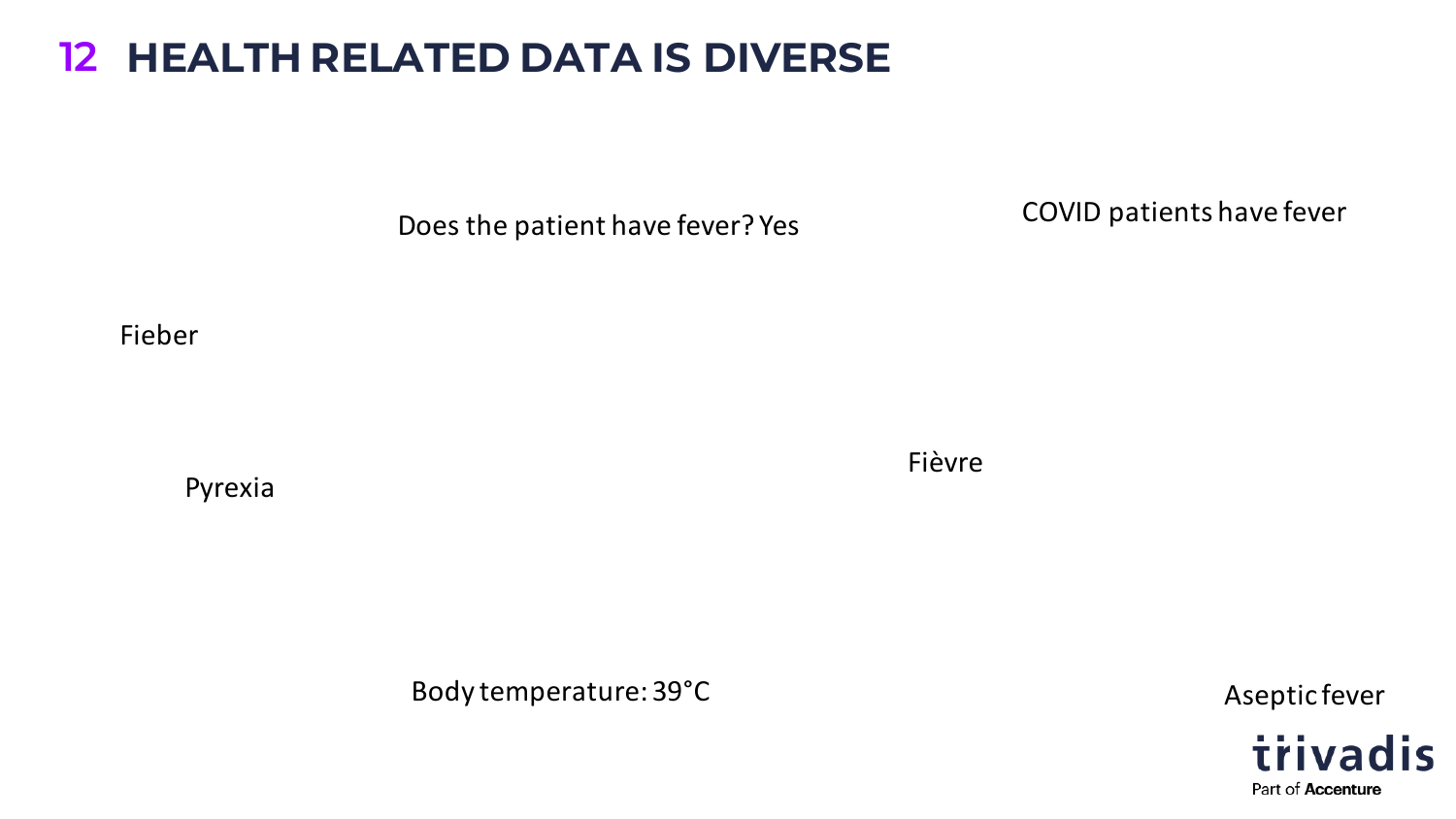## **13 SEMANTIC DESCRIPTION OF THE TERMS**



Part of **Accenture**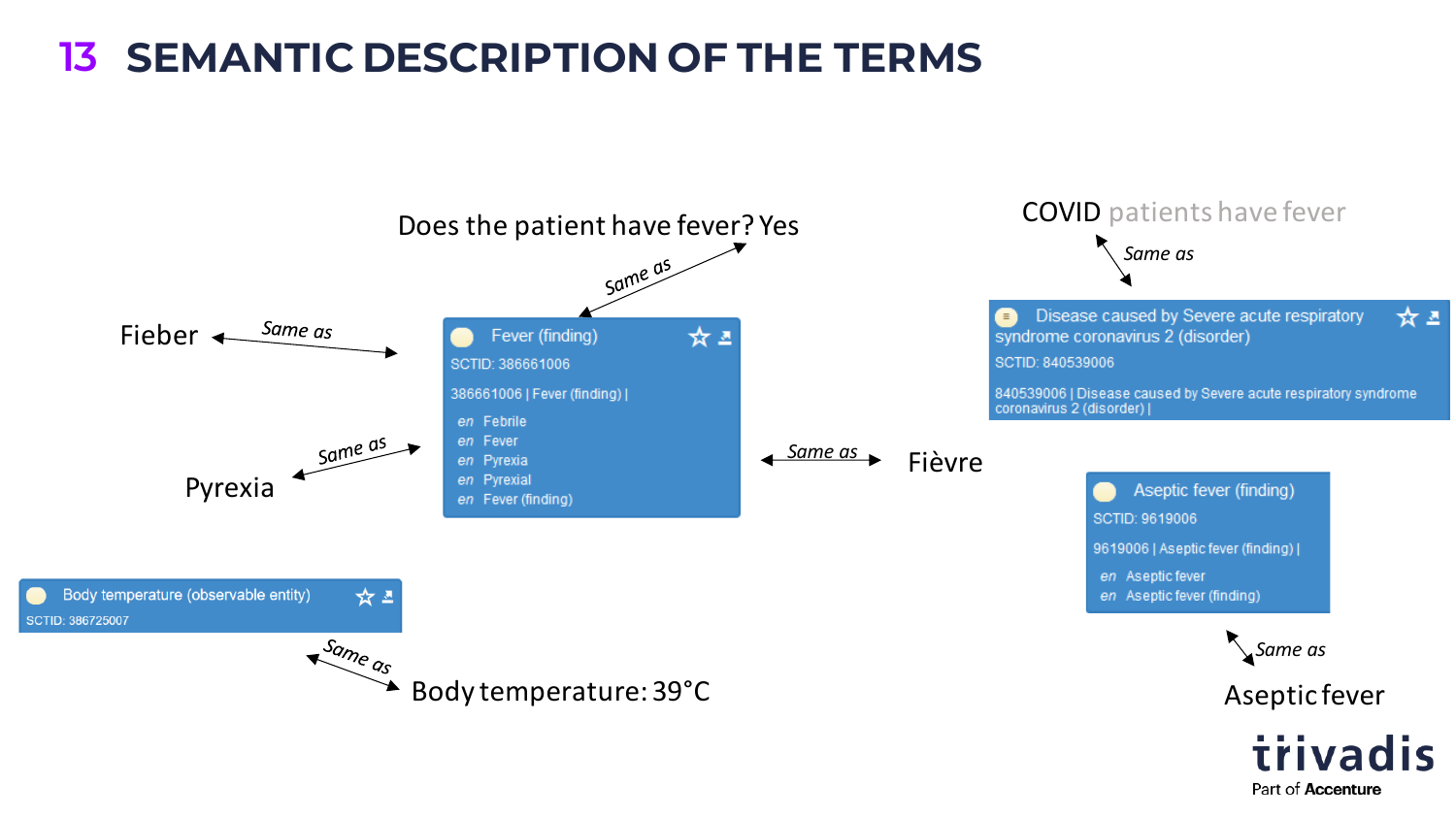## **14 SEMANTIC DESCRIPTION OF THE RELATIONS**



Part of Accenture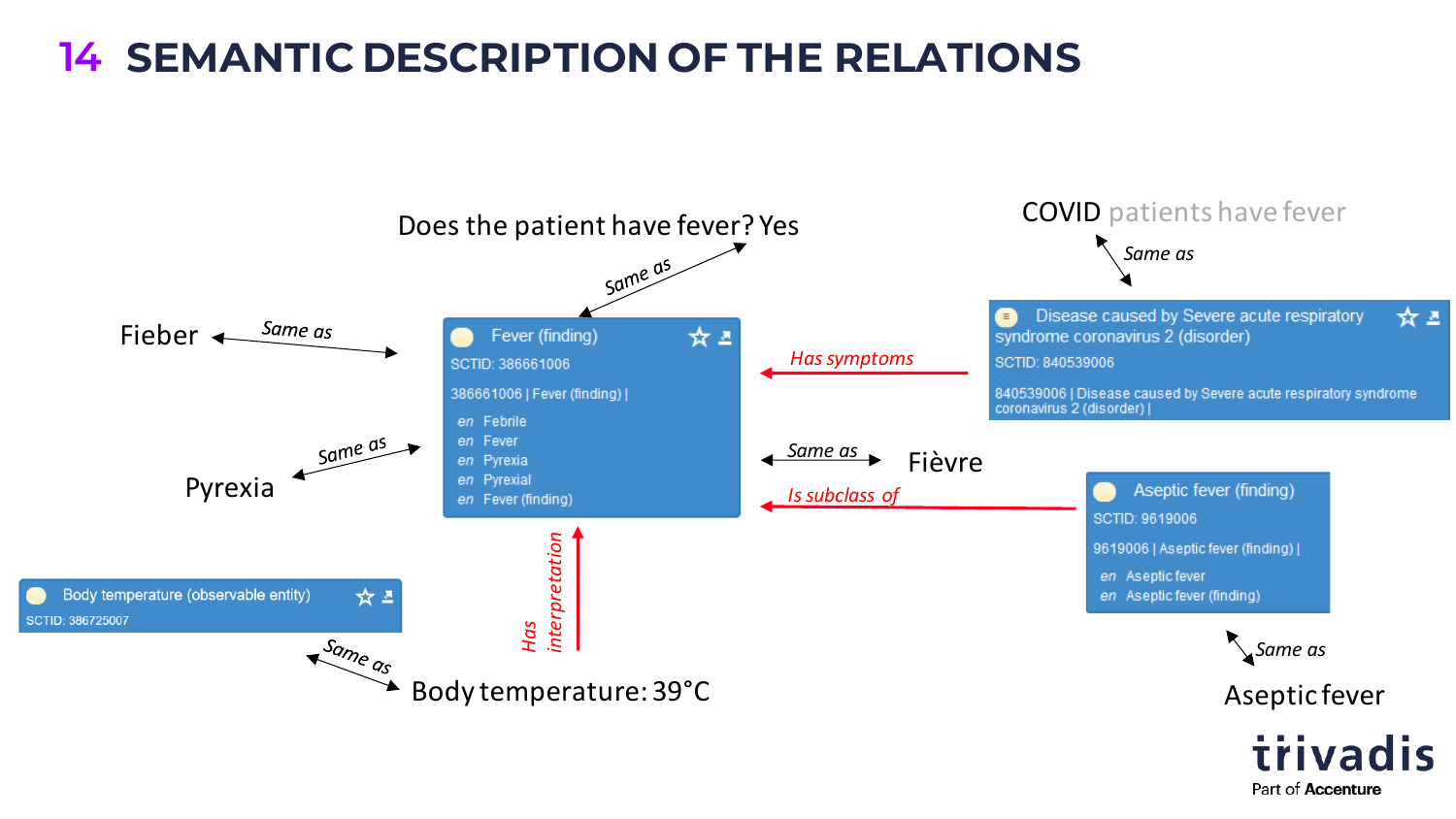# **15 Typical Challenges**



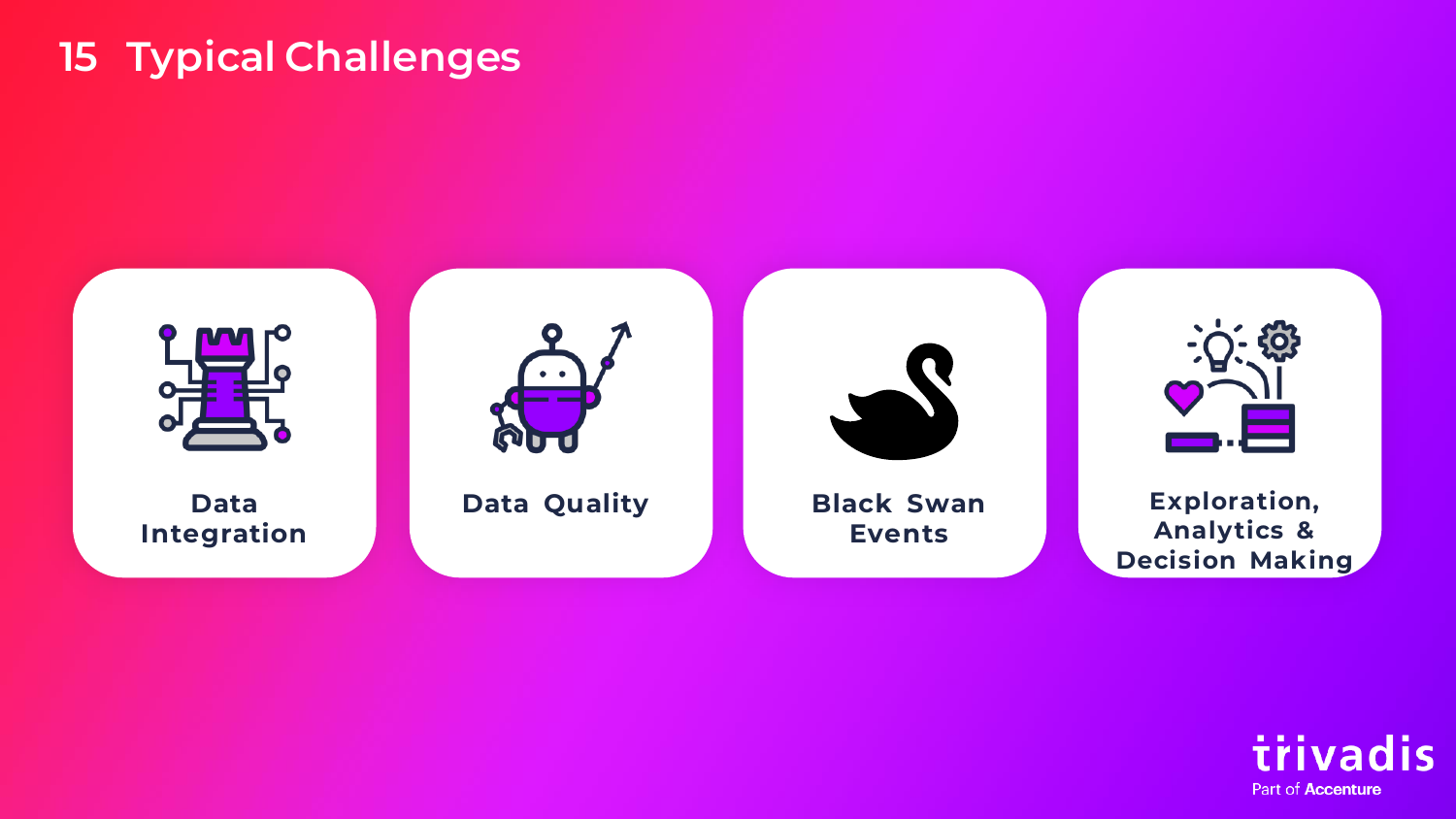# **Poll**

# **What are the current hurdles in your organization to adopt knowledge graphs?**

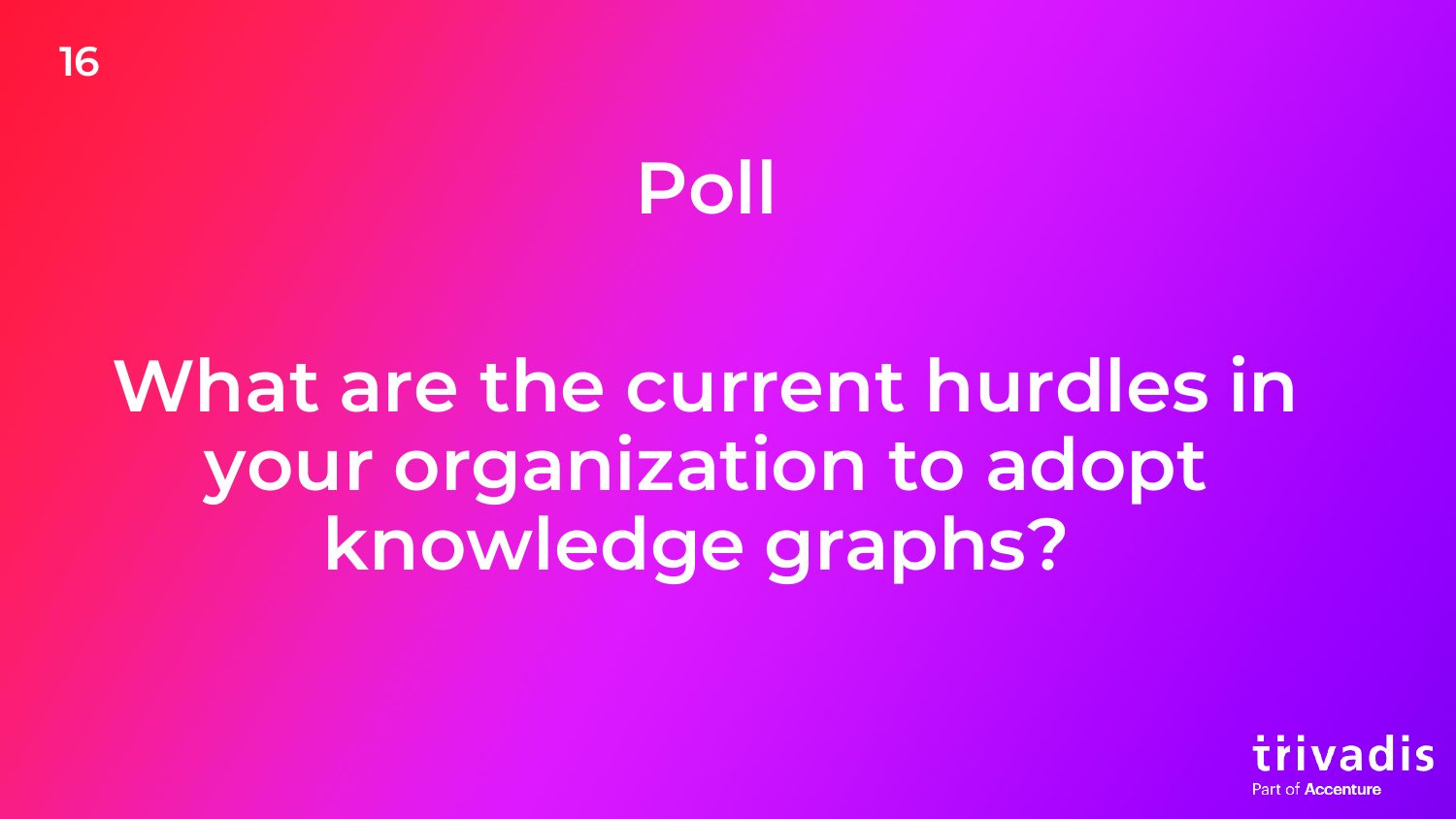## **POLL 2 - RESULTS 17**

# What are the current hurdles in your organization to adopt KGs? (Challenges...)

Poll Results (single answer required):

| Data Standards & Semantics     | 31% |
|--------------------------------|-----|
| <b>Technical Challenges</b>    | 19% |
| <b>Business Understanding</b>  | 23% |
| <b>Are KGs industry-ready?</b> | 12% |
| Lack of decision power         | 15% |
|                                |     |

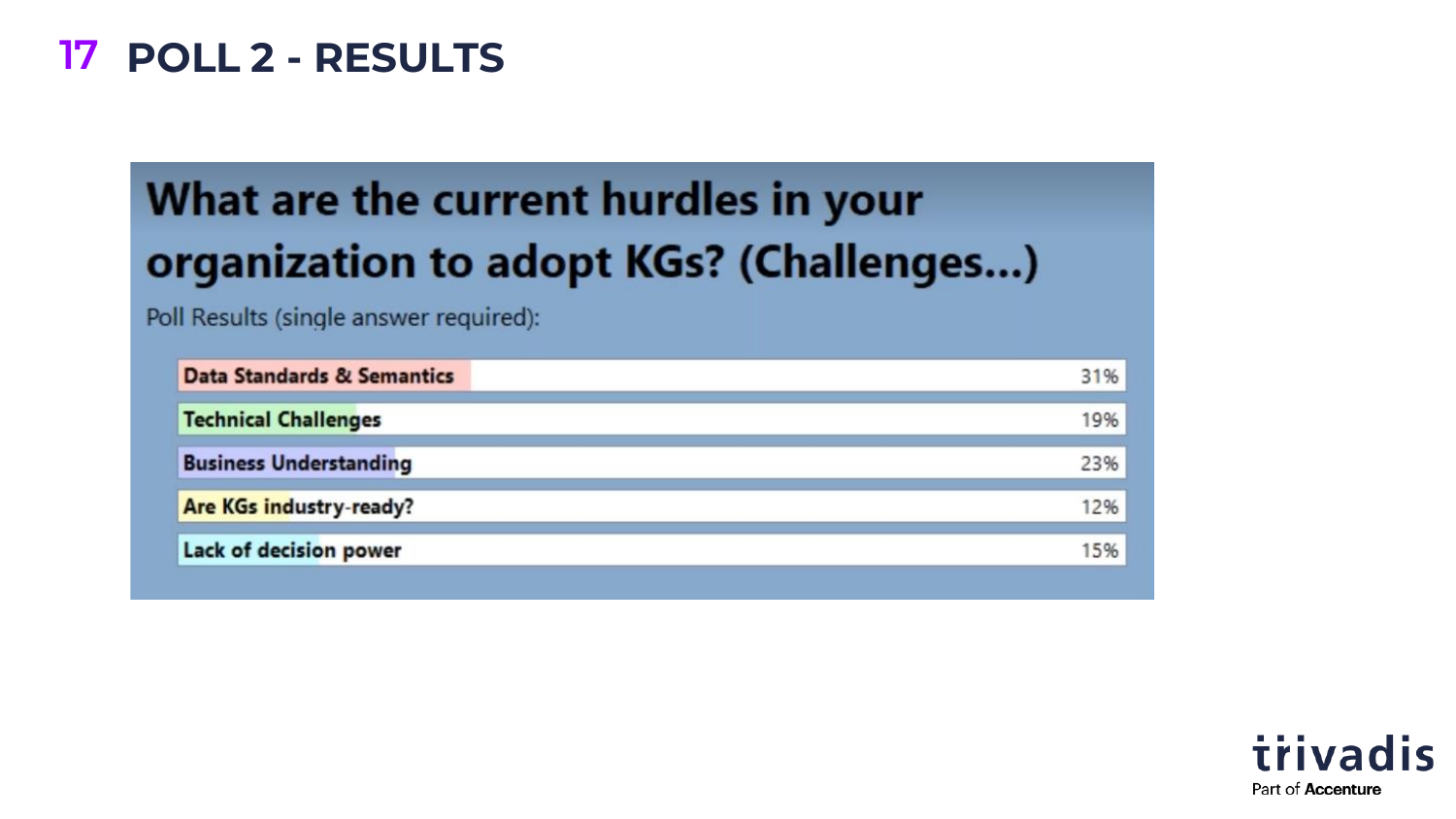### **18 KG PROJECT ADVICE**



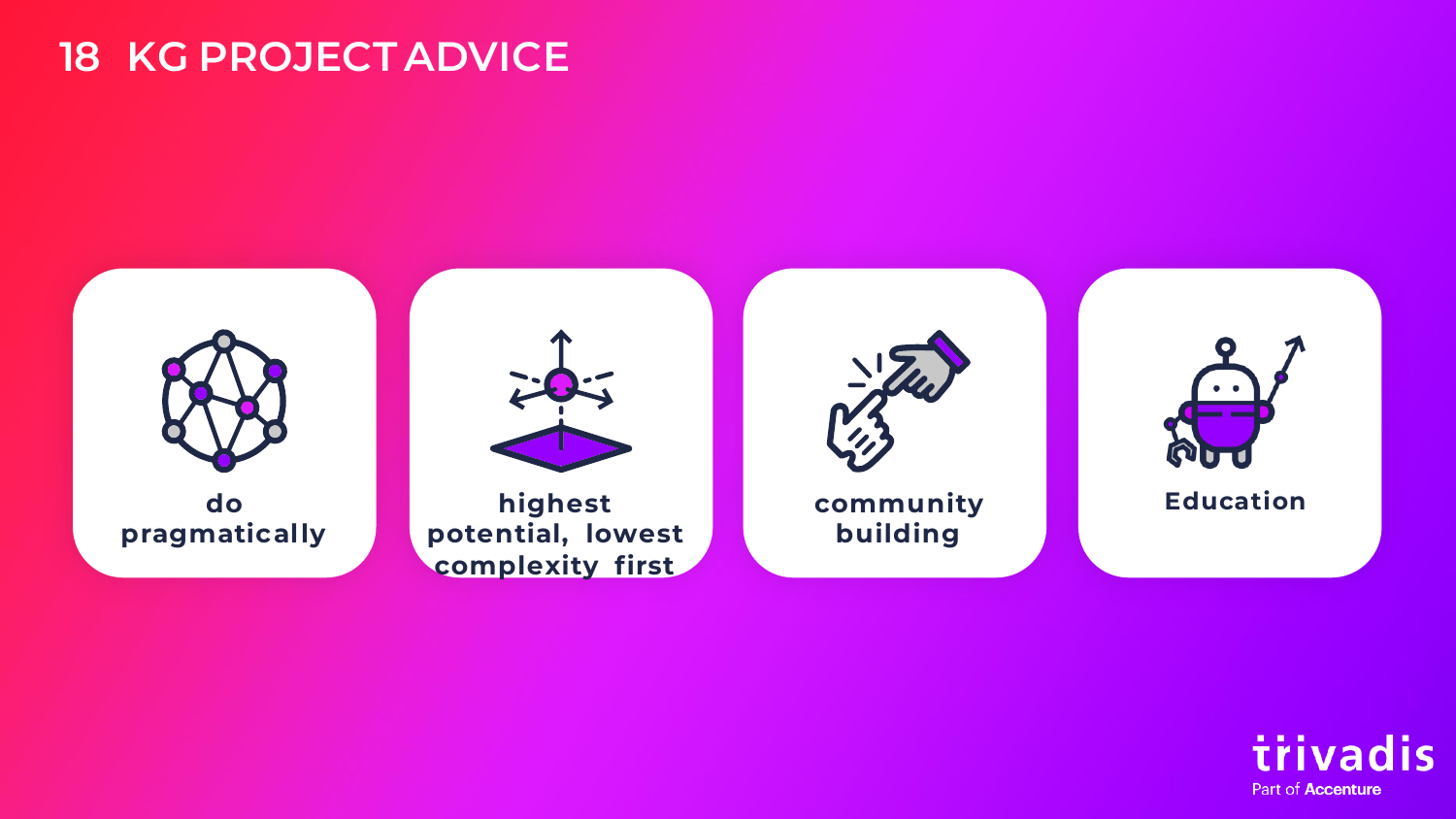### **19 DATA DRIVEN BUSINESS JOURNEY**



Part of **Accenture**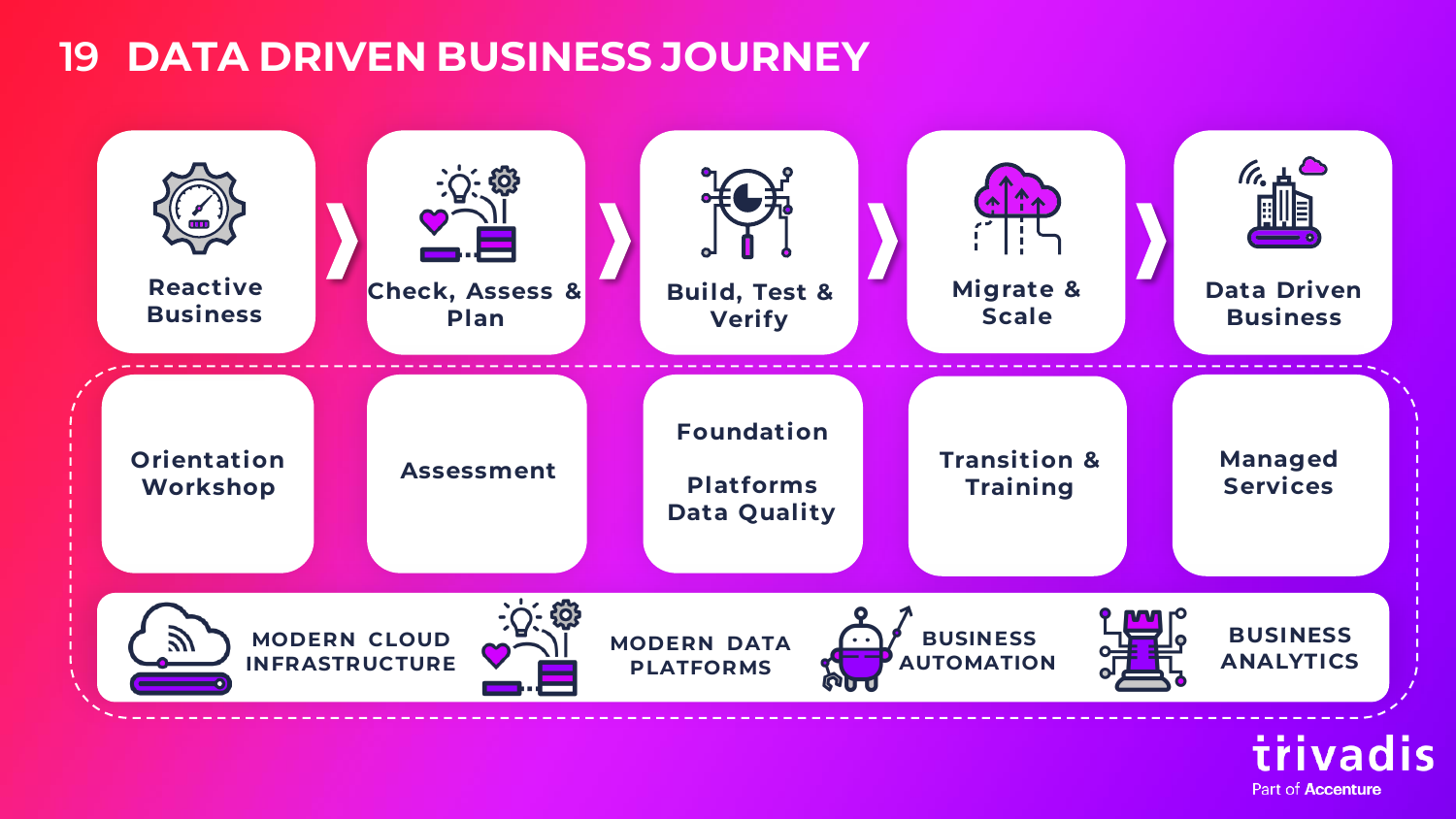# **20 HEALTH AUTOMATION & ANALYTICS**



Health Automation ► [Workshops and Analytics Assessments \(trivadis.com\)](https://www.trivadis.com/en/offer/prescription)